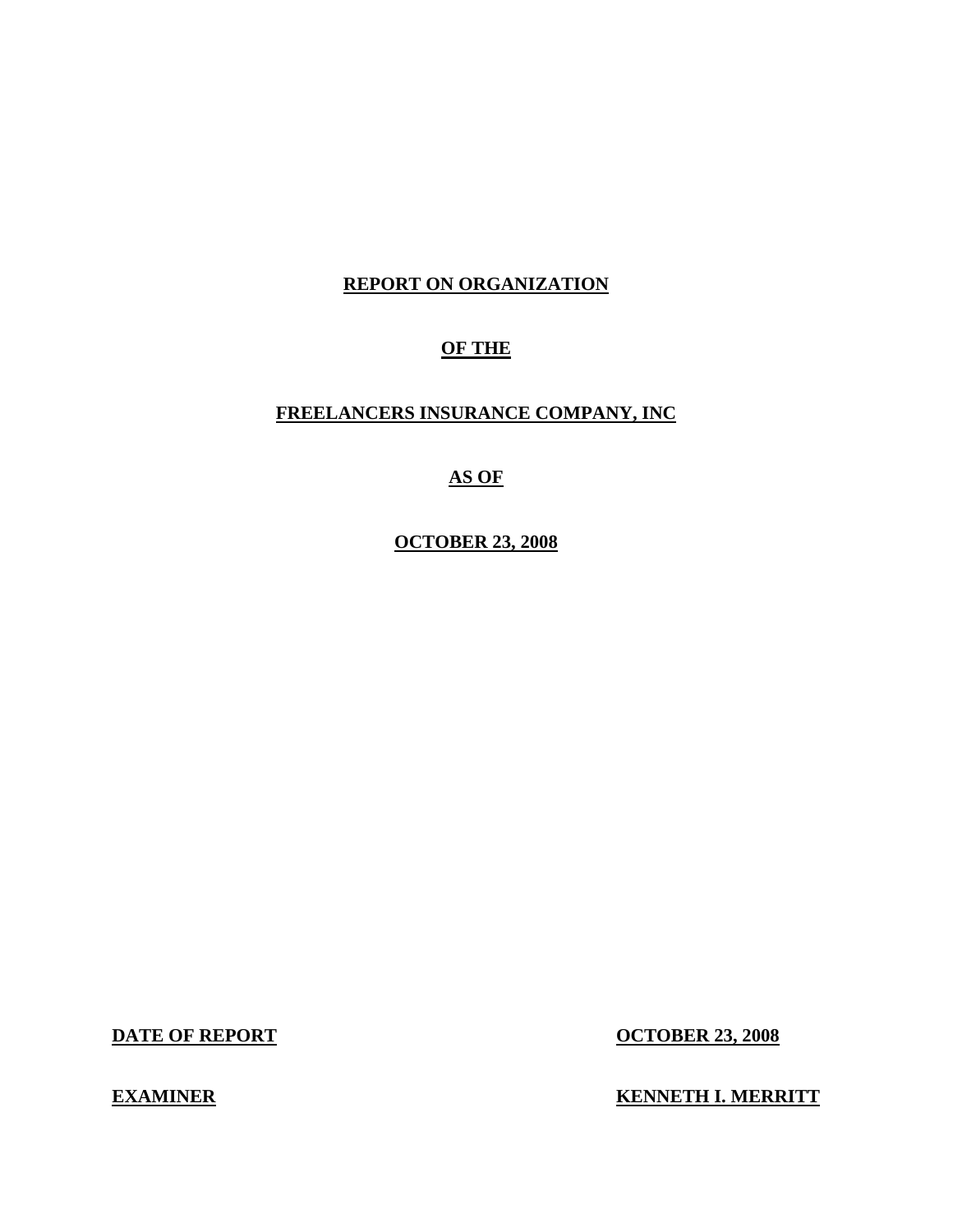# **TABLE OF CONTENTS**

| <b>ITEM NO.</b> |                                                | PAGE NO.       |
|-----------------|------------------------------------------------|----------------|
| 1.              | Organization                                   | $\overline{2}$ |
| 2.              | Scope of examination                           | $\overline{4}$ |
| 3.              | Capitalization and subscription                | $\overline{4}$ |
| 4.              | <b>Balance</b> sheet                           | 5              |
| 5.              | Authorized powers and minimum capital required | 5              |
| 6.              | Holding company system                         | 7              |
| 7.              | Other service agreements                       | 8              |
| 8.              | Conclusion                                     | 9              |
|                 |                                                |                |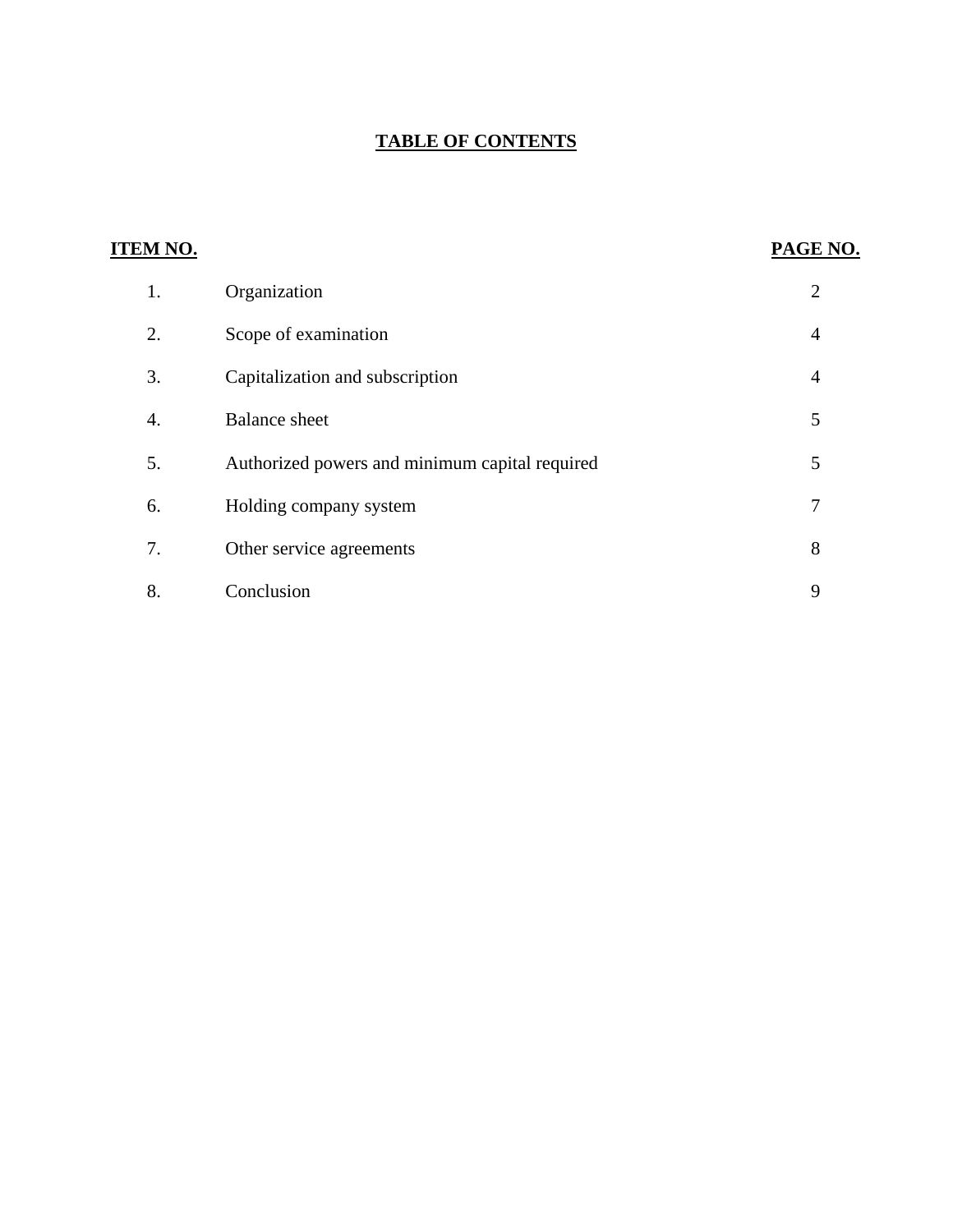

**25 BEAVER STREET** STATE OF NEW YORK INSURANCE DEPARTMENT NEW YORK, NEW YORK 10004

Governor David A. Paterson Eric R. Dinallo

Superintendent

October 23, 2008

Honorable Eric R. Dinallo Superintendent of Insurance Albany, NY 12257

Sir:

Pursuant to instructions contained in Appointment Number 30255, dated October 23, 2008, and attached hereto, I have made an examination "on organization" of Freelancers Insurance Company, Inc. and the following report thereon is respectfully submitted.

The examination was conducted at the Company's office located at 45 Main Street, Suite 710, Brooklyn, NY 11201.

Whenever the terms "the Company" or "Freelancers" appear herein, without qualification, they should be understood to refer to Freelancers Insurance Company, Inc.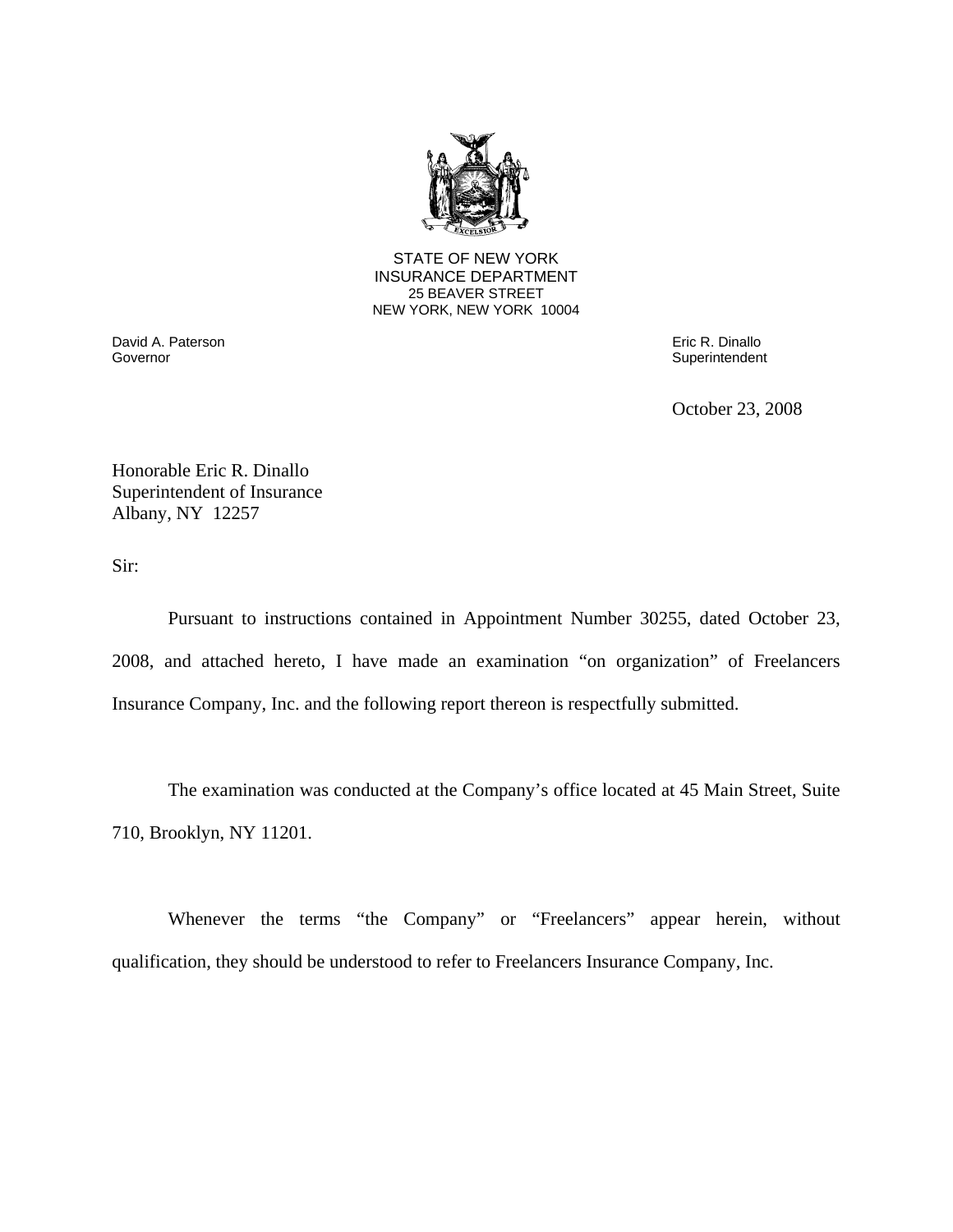#### 1. ORGANIZATION

<span id="page-3-0"></span>Freelancers Insurance Company, Inc. was incorporated on January 28, 2008, pursuant to the Company's submission of a Declaration of Intention and Charter ("Charter") to the New York State Insurance Department ("Department"). Such Charter was approved by the Department pursuant to Section 1201 of the New York Insurance Law and placed on file with the Department on the same date.

The Company's by-laws stipulate that the number of directors, which shall constitute the whole board of directors, shall be fixed from time to time by the board of directors, consistent with the provisions of the Charter. Freelancers' Charter states that the corporation shall have not less than thirteen (13) nor more than seventeen (17) directors. As of the date of this report, the thirteen (13) members of the board of directors were as follows:

Nancy Biberman President, Pelham, NY WHEDCO

Stephanie Buchanan Writer, Brooklyn, NY Self-employed

Cheryl Dorsey President, Washington, DC Echoinggreen

Ian Duncan President, West Hartford, CT Solucia Inc.

#### Name and Residence Principal Business Affiliation

John Baackes Chief Executive Officer, Menands, NY Senior Whole Health

Matthew Hancock Assistant Director. Chicago, IL Center for Labor and Community Research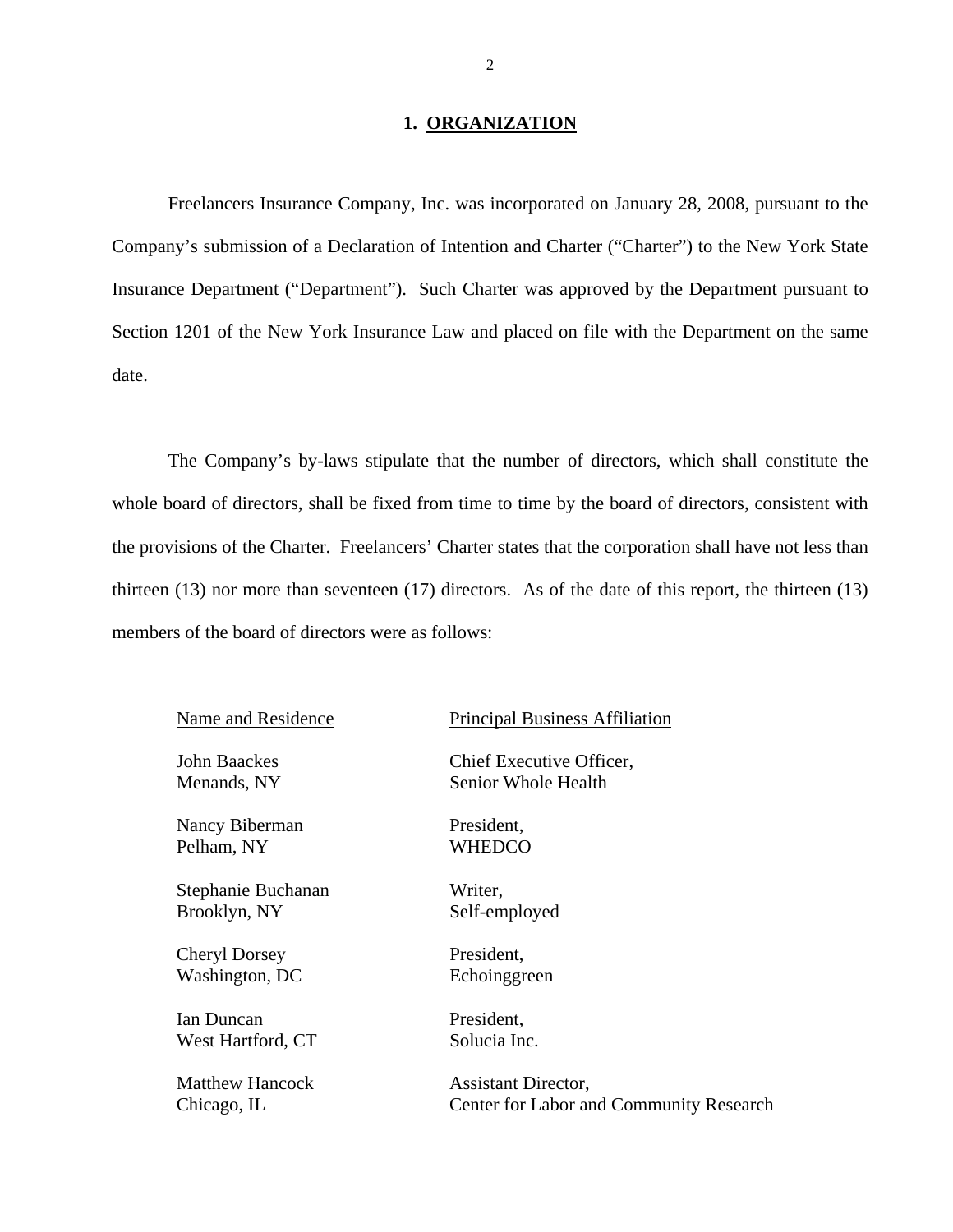| Name and Residence       | <b>Principal Business Affiliation</b>   |
|--------------------------|-----------------------------------------|
| <b>Charles Heckscher</b> | Director,                               |
| Princeton, NJ            | The Center for Workplace Transformation |
| Sara Horowitz            | President and Chief Executive Officer,  |
| Brooklyn, NY             | Freelancers Insurance Company, Inc.     |
| Lisa Howie               | Secretary/Treasurer,                    |
| New Haven, CT            | Freelancers Insurance Company, Inc.     |
| <b>Andrew Kassoy</b>     | Co-Founder,                             |
| New York, NY             | <b>B</b> Corporations                   |
| Hanan Kolko              | Vice President, Office Counsel,         |
| Montclair, NJ            | Meyer, Suozzi, English & Klein          |
| Megan Mardiney           | Principal and Creative Director,        |
| Brooklyn, NY             | The Mardiney Group                      |
| Andrea Phillips          | Senior Vice President,                  |
| Brooklyn, NY             | Seedco                                  |

The principal officers of Freelancers included the following individuals as of the date of this

# report:

| Name          | Title                                 |
|---------------|---------------------------------------|
| Sara Horowitz | President and Chief Executive Officer |
| Hanan Kolko   | Vice President                        |
| Lisa Howie    | Secretary and Treasurer               |

Sara Horowitz, in addition to being the President and Chief Executive Officer of the

Company, is also executive director of Freelancers' parent company, Freelancers Union, Inc.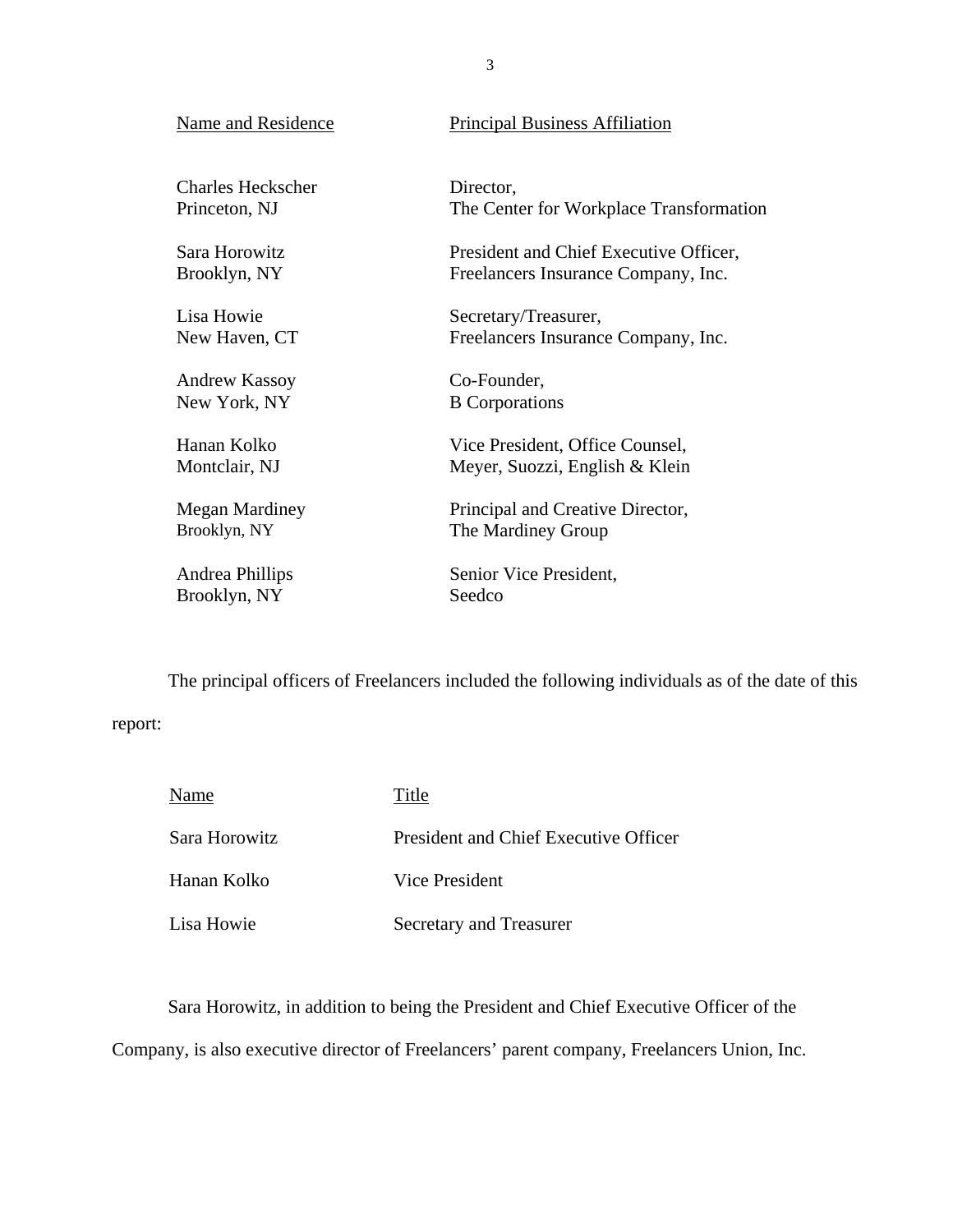#### **2. SCOPE OF EXAMINATION**

<span id="page-5-0"></span>The examination was comprised of a verification of the issuance of the Company's capital stock, the receipt of capital and surplus funds, and the determination of assets and liabilities. The records examined included the Declaration of Intention and Charter, by-laws, corporate minutes, stockholders' register, holding company file and contractual arrangements. In addition, an affidavit, appended hereto, was obtained from two officers of the Company indicating that the transactions noted in this report were bona fide.

#### **3. CAPITALIZATION AND SUBSCRIPTION**

The Company is a wholly-owned subsidiary of Freelancers Union, Inc. (parent). This is fully described in Item 6 of this report. On October 15, 2008, the Company issued to the parent company 100,000 shares of \$2.00 par value per share capital stock for a price of \$160 per share, resulting in an aggregate purchase price totaling \$16,000,000. On October 16, 2008, the Company infused an additional \$225,000 in surplus to establish a statutory investment account for the Superintendent of Insurance.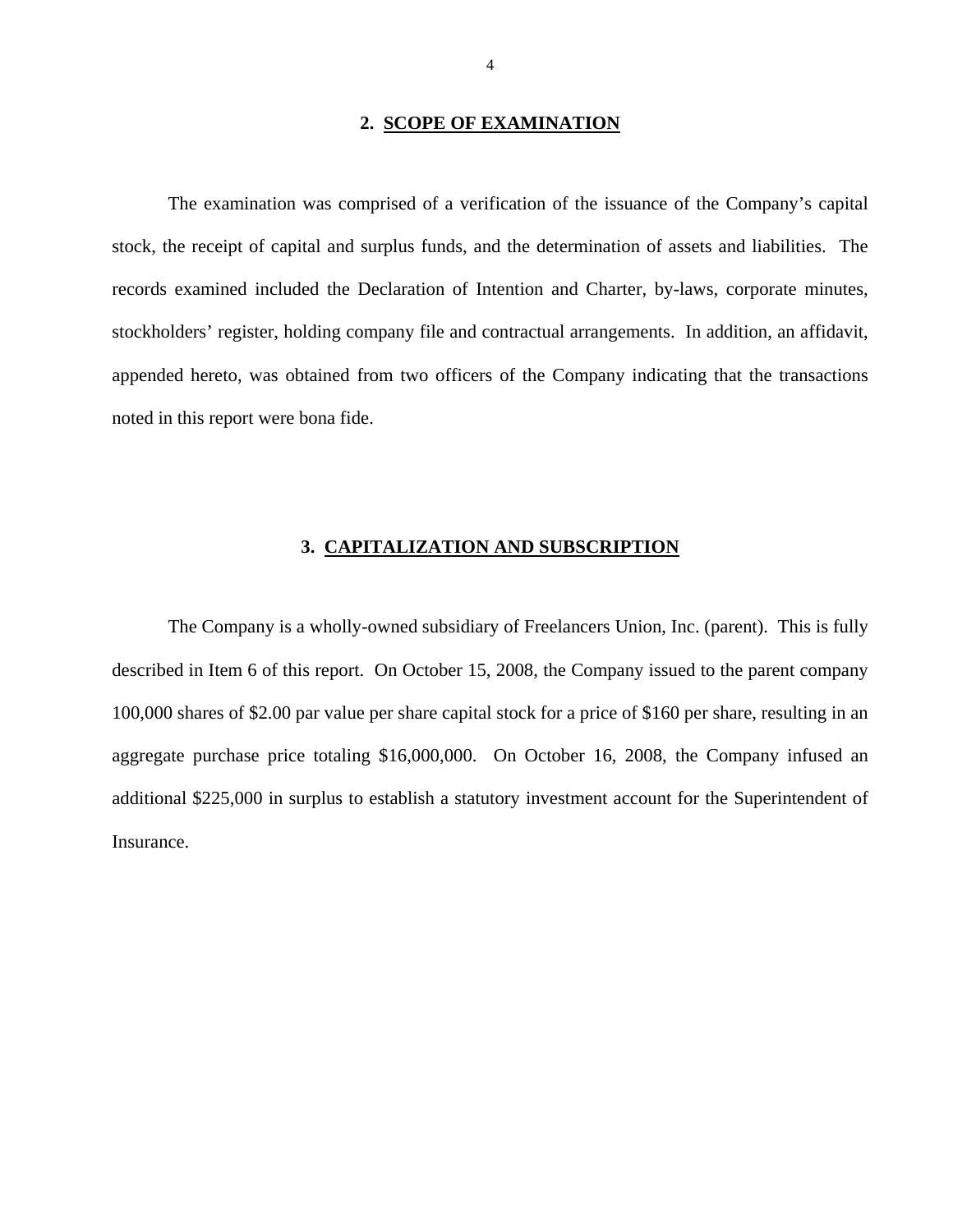#### **4. BALANCE SHEET**

The following balance sheet sets forth the Company's financial condition as of the date of this report:

Assets

| Assets                                                                                                           |                                             |
|------------------------------------------------------------------------------------------------------------------|---------------------------------------------|
| Cash<br>Bonds (U.S. Treasury Bills)<br>Total assets                                                              | \$<br>16,225,000<br>\$16,225,000            |
| Liabilities                                                                                                      |                                             |
| <b>Capital and Surplus</b>                                                                                       |                                             |
| Common capital stock<br>Gross paid in and contributed surplus<br>Unassigned surplus<br>Total capital and surplus | 200,000<br>\$<br>16,025,000<br>\$16,225,000 |
| Total liabilities and surplus                                                                                    | \$16,225,000                                |

## **5. AUTHORIZED POWERS AND MINIMUM CAPITAL REQUIRED**

The Company is authorized pursuant to its Charter to transact the kind of insurance as described in the following numbered paragraph of Section 1113(a) of the New York Insurance Law:

| Paragraph | Line of Business              |
|-----------|-------------------------------|
| (3)(i)    | Accident and health insurance |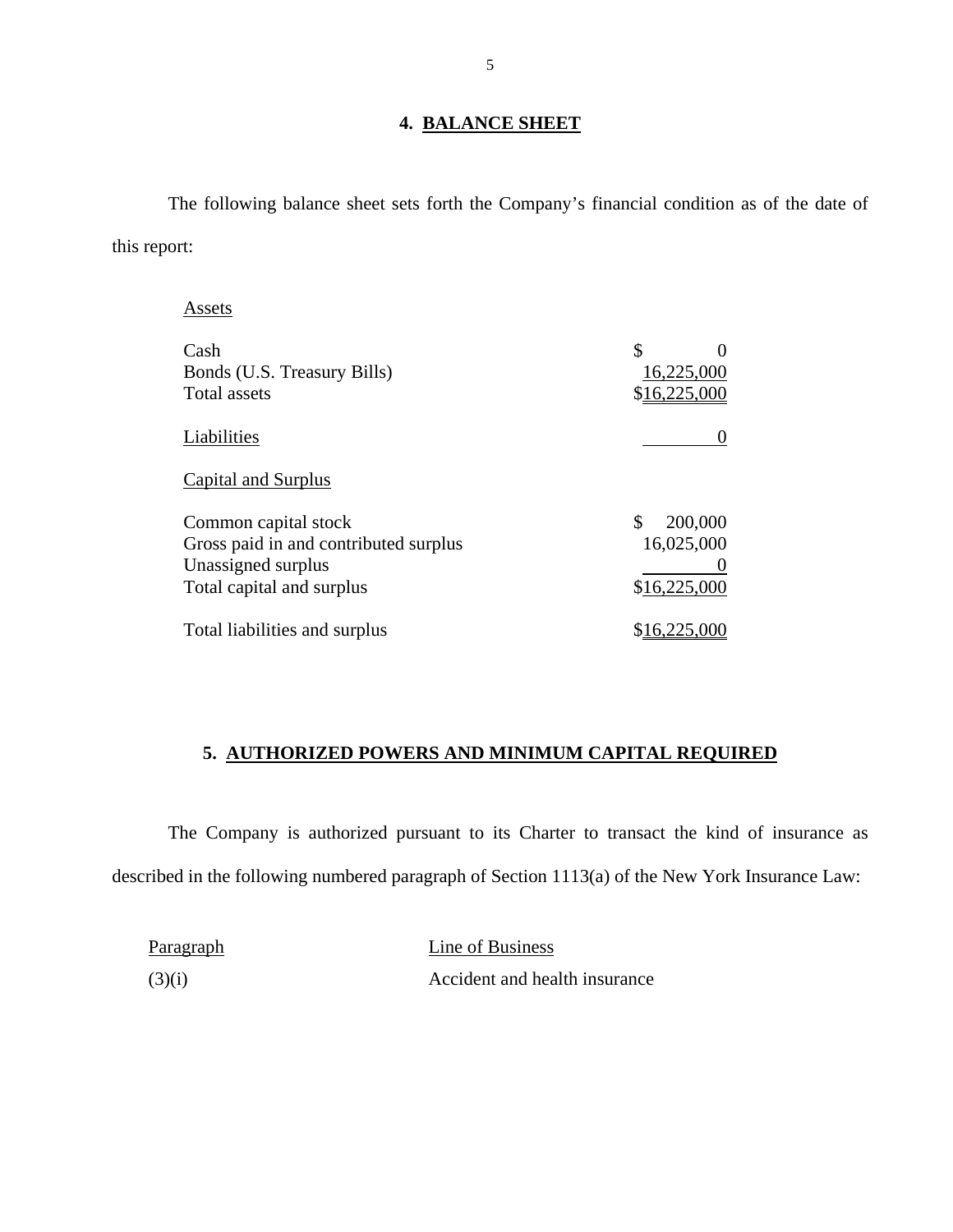In addition to the above authorized line of business, the Company's Charter also stipulates that Freelancers may also engage in any other kind or kinds of business to the extent necessary or incidental to the kind or kinds of business which it is, or may hereafter be authorized to transact in the state of New York.

The Company's minimum financial requirements for the above mentioned line of business, as set forth in Sections 4204 and 4206 of the New York Insurance Law, are as follows:

| <b>Initial Surplus</b>      | \$300,000 |
|-----------------------------|-----------|
| Surplus to be maintained    | \$200,000 |
| Deposit                     | \$200,000 |
| Capital                     | \$200,000 |
| Minimum capital investments | \$200,000 |

Pursuant to the provisions of Section 1314 of the New York Insurance Law, the Company as of October 17, 2008 had placed into a bank account at HSBC USA NA, in the name of the Superintendent of Insurance, a qualifying security investment with a par value of \$225,000 (\$[224,777.25](https://224,777.25) book value), in satisfaction of the \$200,000 deposit required pursuant to Section 4206 of the New York Insurance Law.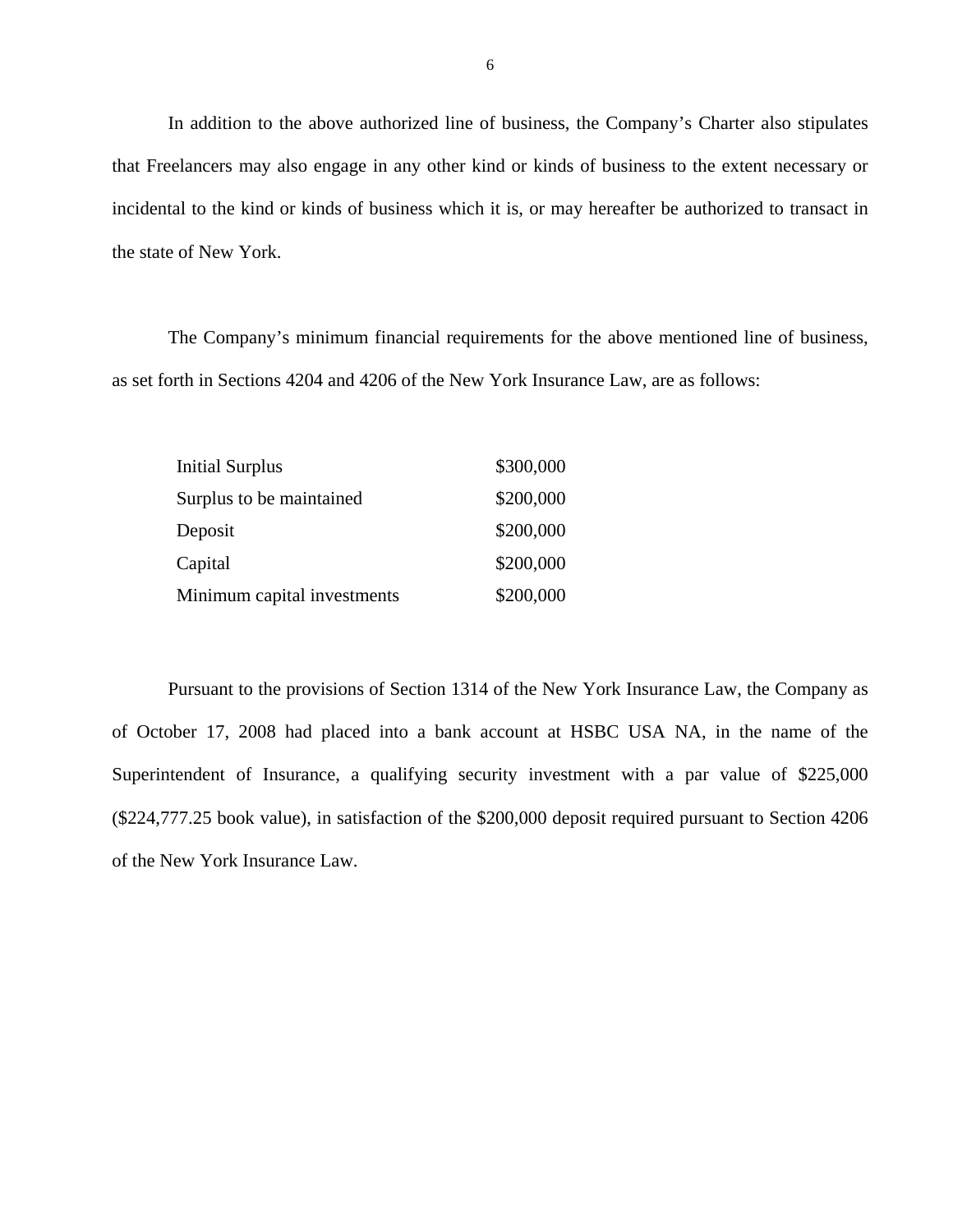#### **6. HOLDING COMPANY SYSTEM**

<span id="page-8-0"></span>Below is a chart of the holding company system applicable to the Company and its related parties as of October 23, 2008:



Freelancers Union, Inc. ("FUI"), a non-profit  $501(c)(4)$  tax exempt corporation, is the parent company. Although not a unionized labor organization as the name might suggest, the parent company operates as a membership organization consisting of independent workers such as freelancers, consultants, the self-employed and others who lack a permanent, long-term arrangement with a single employer. FUI provides its members with access to various services and products, including health insurance. Working Today, Inc., a 501(c)(3) non-profit organization, is devoted to research and advocacy. Independent Workers Services, Inc. is a for-profit corporation that provides administrative and support services to all the members.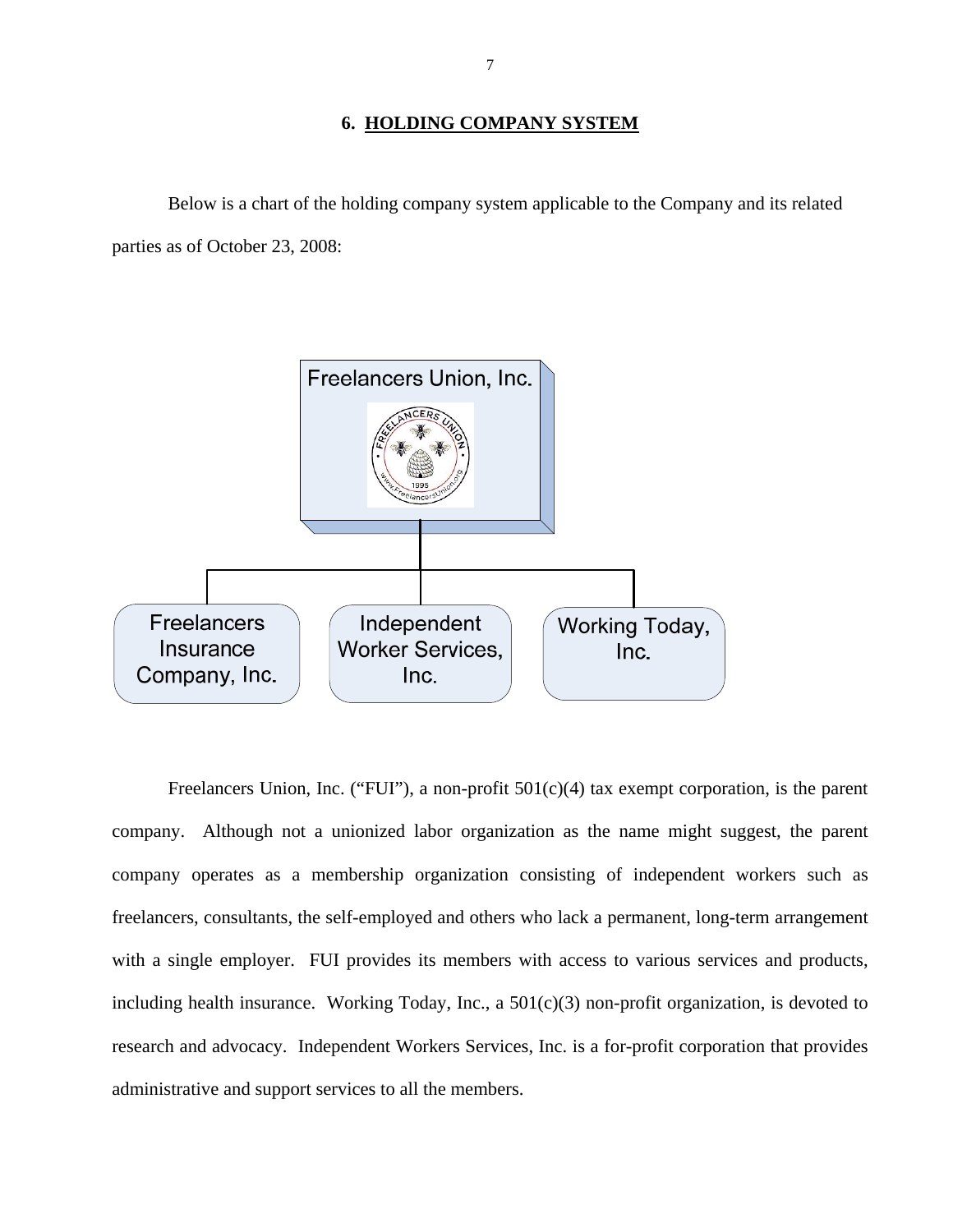<span id="page-9-0"></span>The Company has an inter-company leasing agreement with Working Today, Inc. ("WTI"), effective September 16, 2008, wherein Freelancers leases certain employees, equipment and facilities from WTI for its day-to-day operations. Such arrangement was approved by the Department effective September 16, 2008.

#### **7. OTHER SERVICE AGREEMENTS**

The Company has the following additional agreements with non-affiliates which are currently pending the domestic insurer securing its license from this Department:

- I. Vision Services Agreement with Davis Vision IPA;
- II. Administrative Services Agreement with Empire HealthChoice Assurance, Inc.;
- III. Empyrean Benefit Solutions Master Services Agreement with Empyrean Benefit Solutions, Inc.;
- IV. Non-Marketing Third Party Administrator Agreement with Health Design Plus New York, LLC;
- V. Integrated Prescription Drug Program Agreement with Medco Health Solutions, Inc.; and
- VI. Group Medical Excess of Loss Reinsurance Agreement with Munich Reinsurance America, Inc.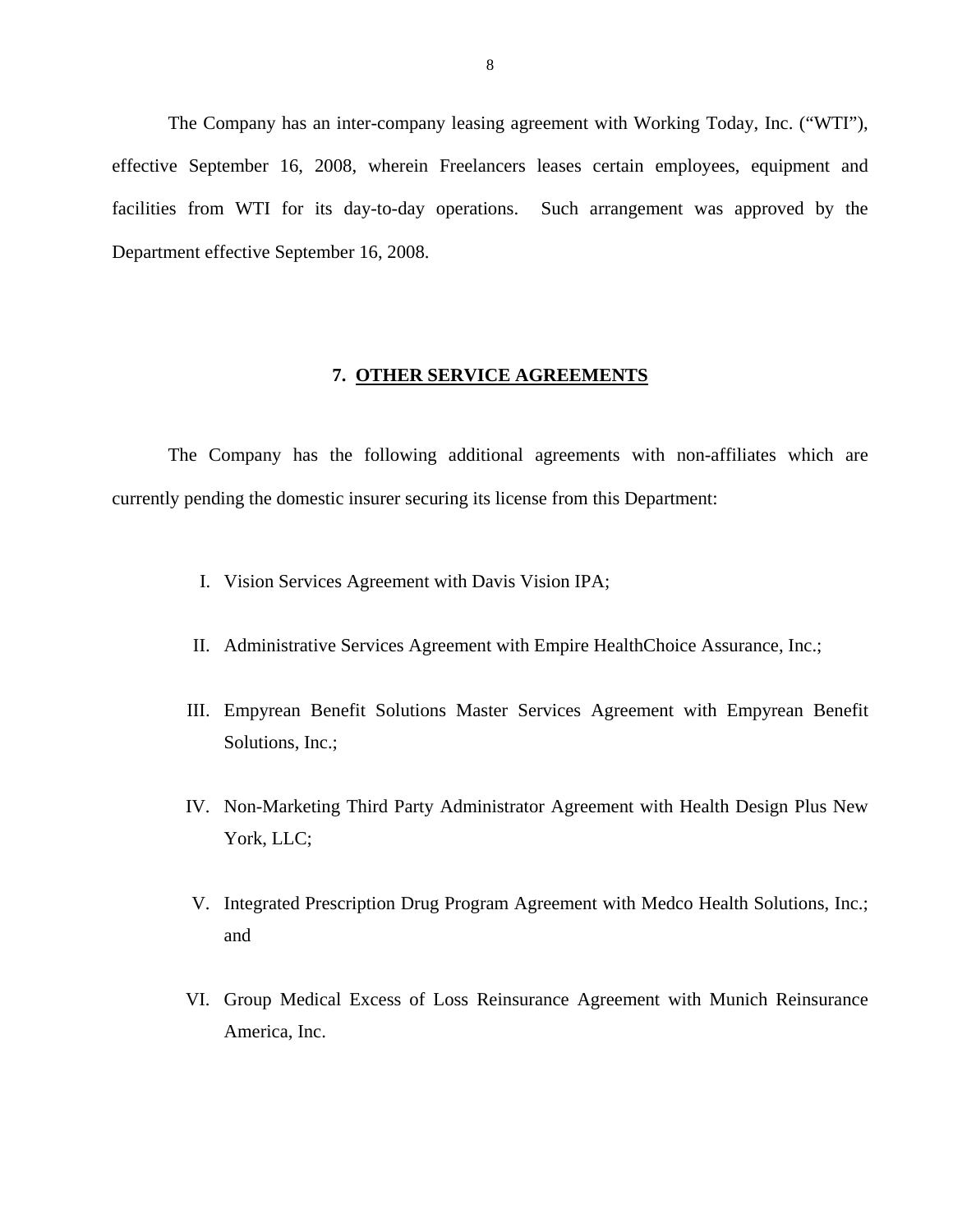<span id="page-10-0"></span>In addition, Freelancers has a custodian agreement with HSBC Bank effective September 4, 2008, for the purpose of maintaining the statutory deposit for the Superintendent of Insurance, as noted in Item 5 herein, which was approved and filed with the Department on September 10, 2008.

#### **8. CONCLUSION**

Based upon the foregoing examination, it is concluded that the Company sold 100,000 shares of \$2.00 par value per share capital stock for a sale price of \$160 per share resulting in a total sale price of \$16,000,000. In addition, the Company infused another \$225,000 in surplus when it purchased an investment for the purposes of depositing it into the account of the Superintendent of Insurance to meet its statutory requirement.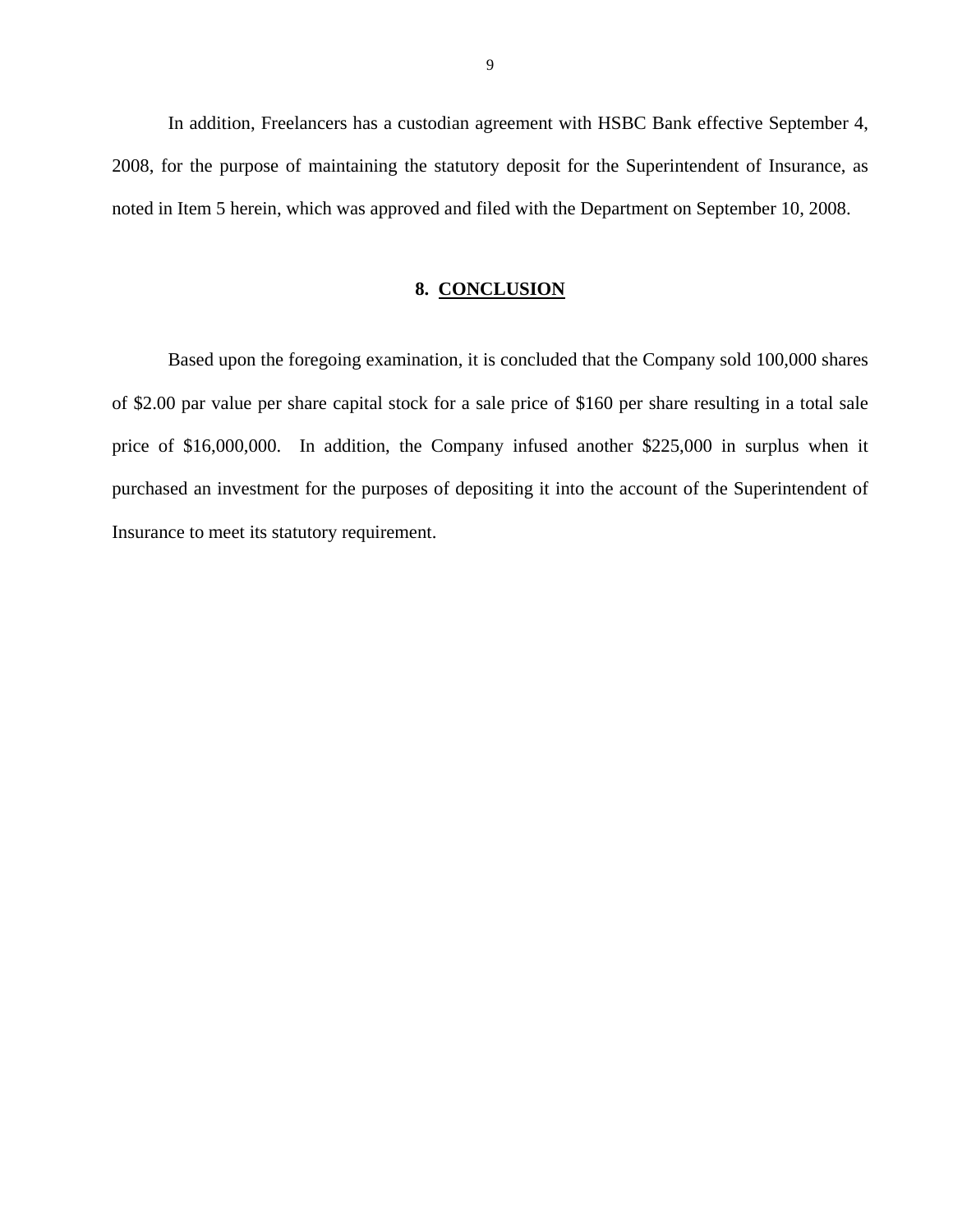Respectfully submitted,

enneth & Mersitt

Kenneth I. Merritt, Associate Insurance Examiner

STATE OF NEW YORK )  $)$ SS.  $\mathcal{E}$ COUNTY OF NEW YORK)

Kenneth I. Merritt, being duly sworn deposes and says that the foregoing report submitted by him is true to the best of his knowledge and belief.

Kenneth & Merritt

Kenneth I. Merritt

. . . . . .

Subscribed and sworn to before me

this  $10$  day of  $h$  avender, 2008. Charles T. Lovepy

Charles T. Lovejoy<br>Notary Public, State of New York No. 31-4758952 Qualified in New York County Commission Expires 1-25-10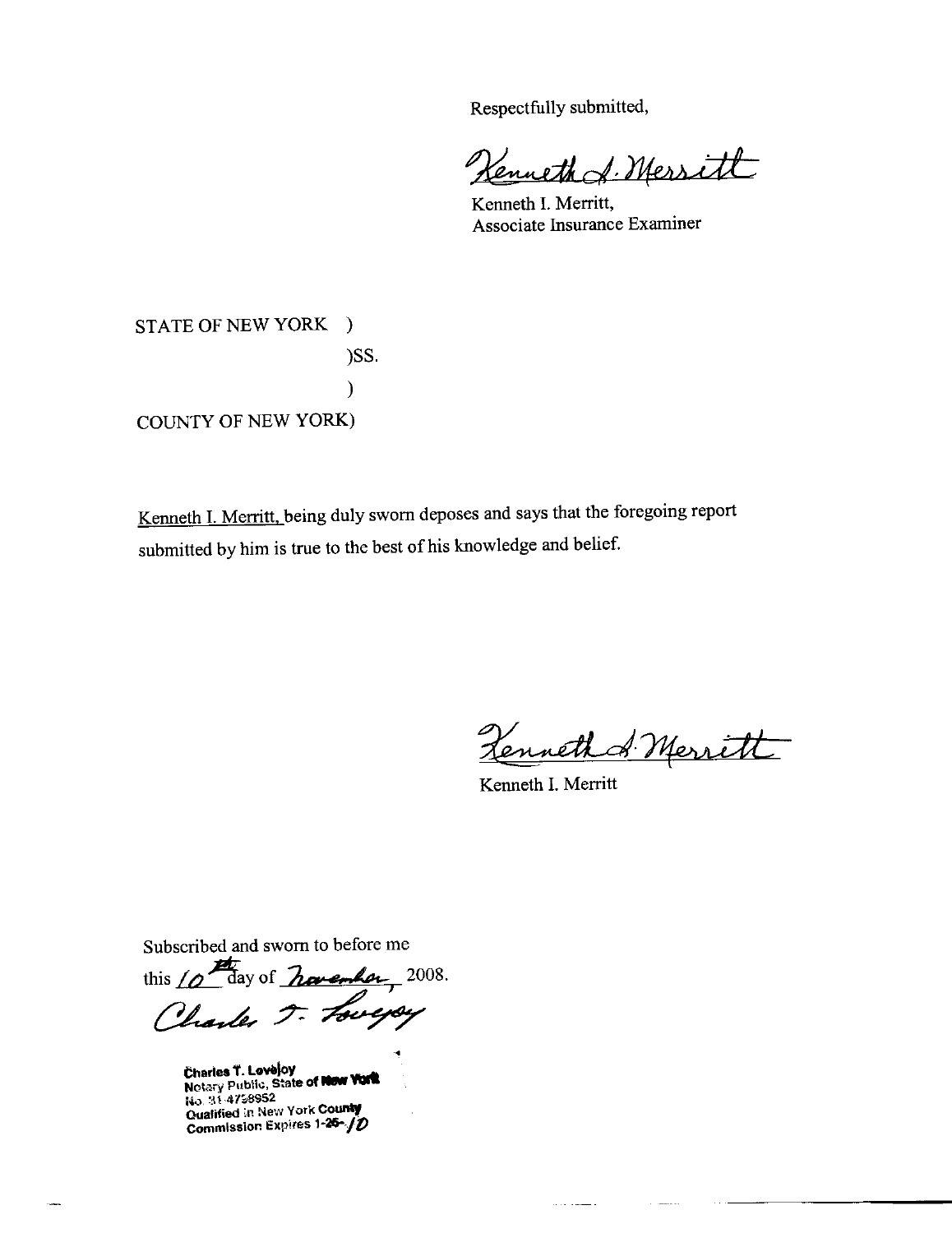Appointment No. 30255

# **STATE OF NEW YORK INSURANCE DEPARTMENT**

I, Eric R. Dinallo, Superintendent of Insurance of the State of New York, pursuant to the provisions of the Insurance Law, do hereby appoint:

# **Kenneth Merritt**

as a proper person to examine into the affairs of the

#### Freelancers Insurance Company, Inc.

and to make a report to me in writing of the said

# Company

with such information as he shall deem requisite.

In Witness Whereof, I have hereunto subscribed by the name and affixed the official Seal of this Department, at the City of New York.



this 23<sup>rd</sup> day of October 2008

Eric R. Dinallo Superintendent of Insurance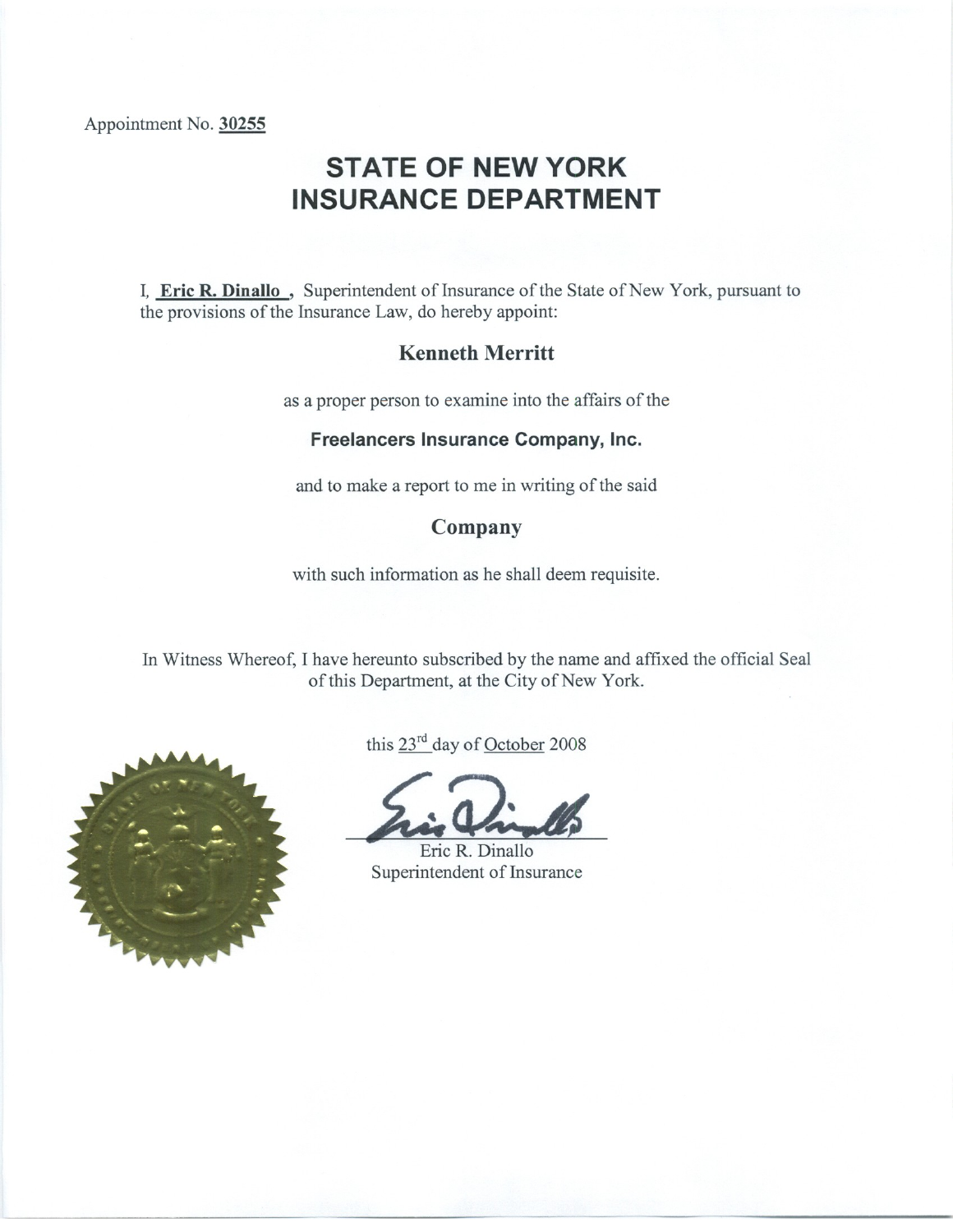**State of New York** 

County of Albany

# RECEIVED

NOV # 0 2008

# **HEALTH BUREAU**

I, Sara Horowitz, President and Chief Executive Officer and Hanan Kolko, Freelancers Insurance Company, Inc. (the "Company") after being duly sworn depose and say, and each for herself or himself deposes and declares under oath:

- 1. That they are the above-described officers of the said company:
- 2. As of October 23, 2008, the proceeds of the common stock sale of the Company of \$16,000,000 were received by the Company in the amount of \$16,000,000. The proceeds of the common stock sale of the Company of \$16,000,000 are represented by the following assets:
	- (a) \$15,850,000 (Face Value) U.S. Treasury Bills, 0.51% yield rate, October 30, 2008 Maturity, and held in custody by HSBC Securities (USA) Inc. As of October 23, 2008, the book value of this investment was \$15,849,779.86 and no accrued interest amount.
	- (b) \$150,000 (Face Value) U.S. Treasury Bills, 0.762% yield rate, January 15, 2009 maturity, and held in custody by HSBC Securities (USA) Inc. As of October 23, 2008, the book value of this investment was \$149,728.13 and no accrued interest amount.

### FOR THE BENEFIT OF POLICYHOLDERS;

(c) As of October 23, 2008, \$225,000 (Par Value) U.S. Treasury Bills,  $0.3856\%$  yield rate, January 15, 2009 maturity, and held in custody by HSBC Bank USA, NA. As of October 23, 2008, the book value of this investment was \$224,777.205 and no accrued interest amount.

The above sums are the property of the Company and possessed by it in its corporate name and capacity.

3. That no part of said paid-in capital and surplus has been withdrawn, pledged or in any way impaired, except as wanted for investment or other-wise legitimately used or appropriated to